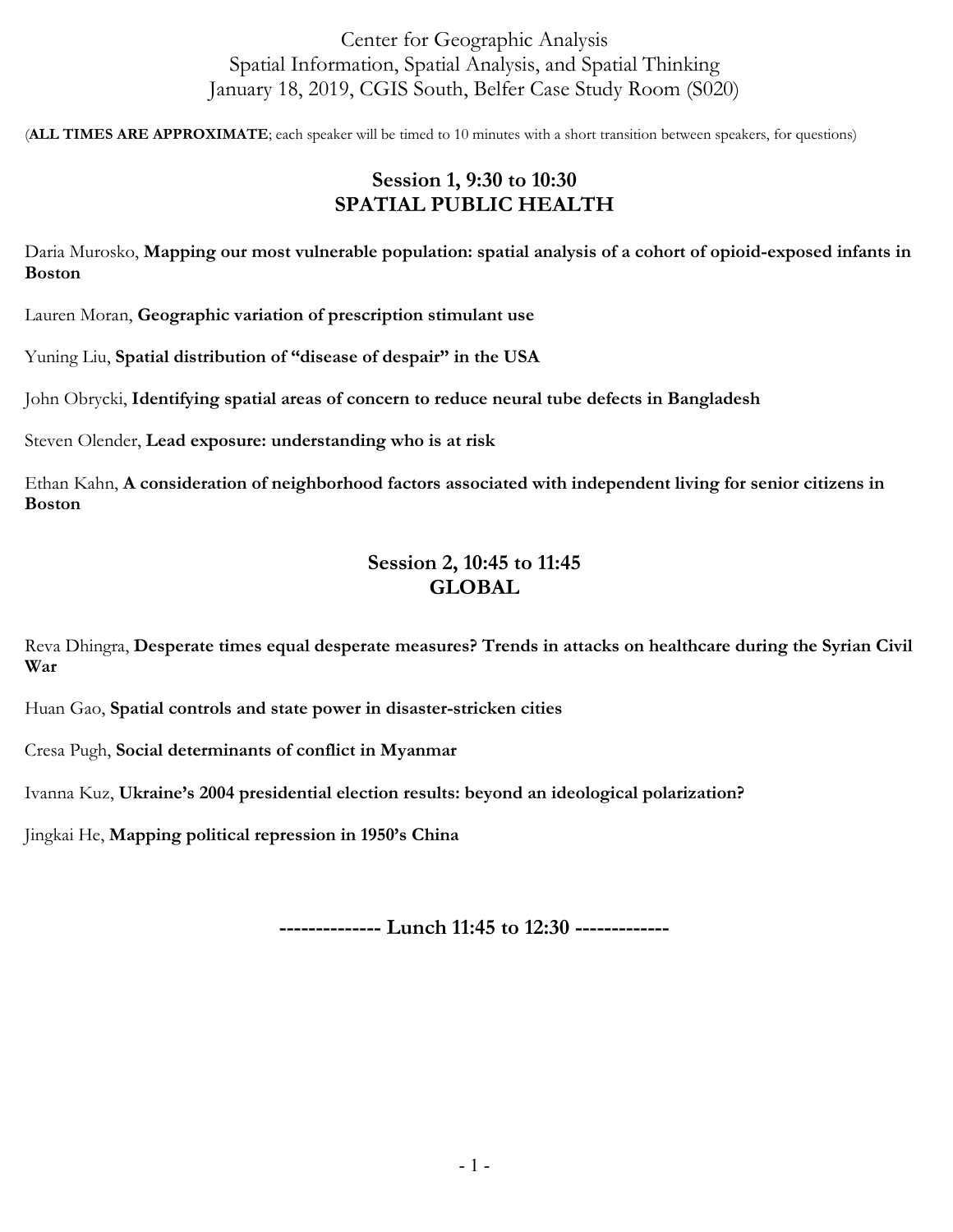## **Session 3, 12:30 to 1:30 ACCESS**

Thierry Nyatanyi, **Understanding barriers to accessing health care among the most deprived of the deprived – The case of the Batwa in Southwestern Uganda.**

So Yon Jun, **Inequalities in food access: Suffolk County, MA**

Katie Monroe, **Mapping the ride: paratransit travel patterns in the Boston metro region**

Catherine Myong, **Visualizing health insurance provider networks to assess geographic access to care**

Alex Goodson, **Do mismatches in the geography of diabetes workforce supply and demand predict poor diabetes outcomes and healthcare utilization?** 

## **Session 4, 1:30 to 2:30 COMMUNICATION, SHAPE AND MOVEMENT**

Henry Gruber, **The collapse of interregional ceramic distribution networks in post-Roman Iberia**

Natasha Dhamankar, **Public high school zoning in Virginia Beach, Virginia**

Rhys O'Neill, **Effects of social mobilization on EVD clinical trial participation and retention in post-outbreak Liberia**

Benjamin Sacks, **Analyzing BBC relay stations: initial tests**

Jordan Kennedy, **Network formation of North American beaver damming complexes**

## **Session 5, 2:45 to 3:45 HUMAN-ENVIRONMENT INTERACTION**

Ify Aniebo, **A review of Plasmodium falciparum molecular drug resistance in Nigeria**

María de la Luz Lobos Martínez, **Design with disturbance: Llaima volcano environmental and risk conditions.**

Ethan Raker, **Nature and neighborhood change: evidence from severe tornadoes in the United States, 1980-2010**

Jie Yin, **Association of environmental quality and socioeconomic status on frequent mental distress: A spatial analysis on the U.S. county-level**

Zachary Nowak, **Wine inside the black bine: a cartographic refutation of terroir**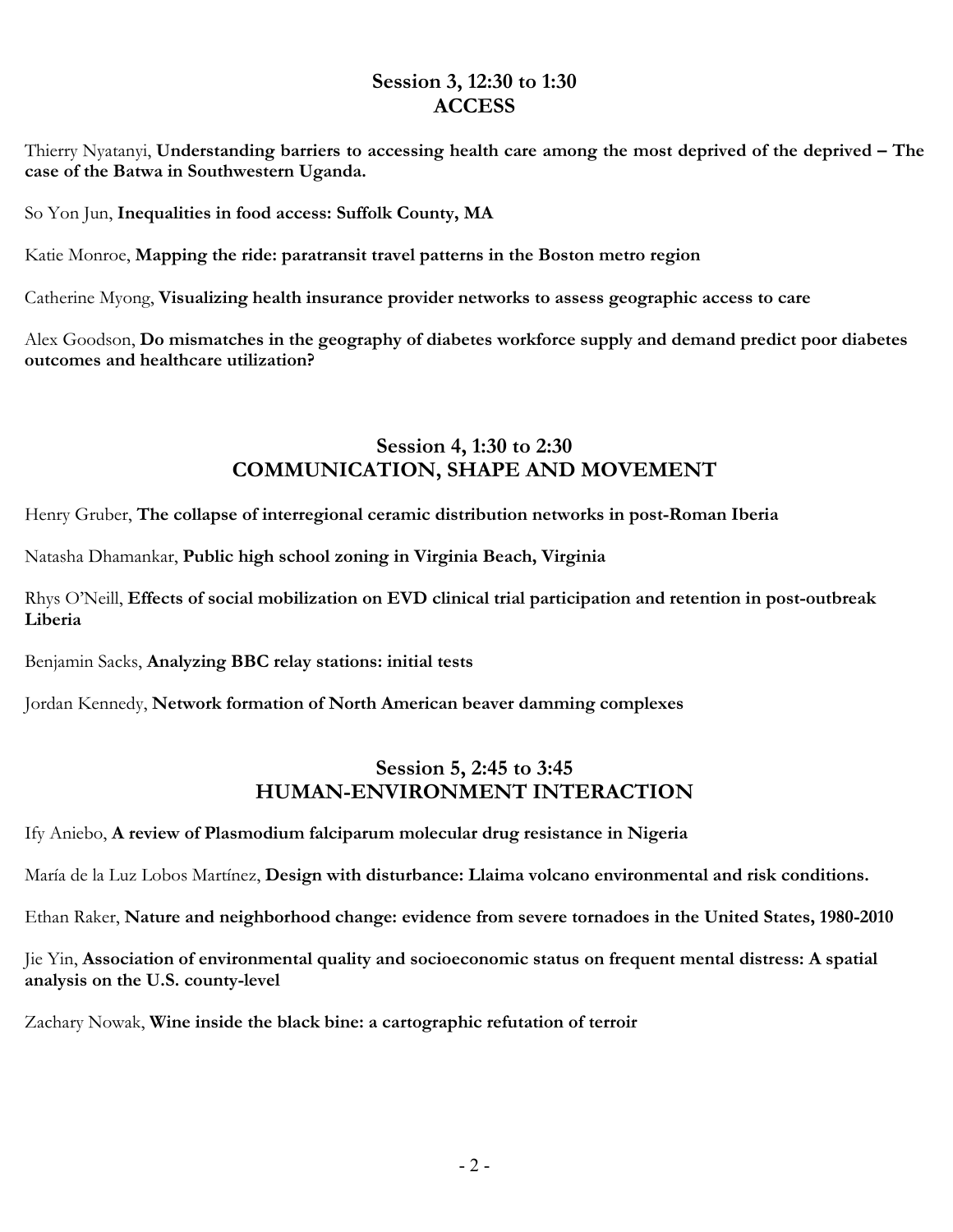# **ABSTRACTS**

(alphabetically by author's last name)

## **A review of Plasmodium falciparum molecular drug resistance in Nigeria**

Ify Aniebo, *Research Fellow, Harvard School of Public Health, Global Health and Population*

Malaria kills half a million people in Sub-Saharan Africa yearly, mostly children under the age of five and pregnant women. Nigeria currently suffers 50% of the global malaria burden (WMR, 2018). One of the problems of malaria control is the emergence and spread of *Plasmodium falciparum* strains that become resistant to almost all drugs available. Monitoring drug resistance is essential for early detection and subsequent prevention of the spread of drug resistance by timely changes of treatment policy. This review was performed to gather all data available on *P. falciparum* molecular resistance in Nigeria, as baseline for future study and assessments.

## **Public High School Zoning in Virginia Beach, Virginia**

Natasha Dhamankar, *Undergraduate, Harvard College, History of Science*

This project investigates the shape, size, and demographic makeup of the zones for the 12 public high schools in Virginia Beach, Virginia. The first portion of this project maps block-level demographic information and school data for each school zone. The second portion of this project explores the appropriateness of each zone's shape by determining its compactness: how close residents live to each other and to the school. I hypothesize that certain zone boundaries are skewed so that some areas are not zoned for the most appropriate high school when considering factors such as transportation time, school capacity, and population. This exploratory analysis could be used in the future to visualize an ideal zoning map of Virginia Beach high schools.

## **Desperate times equal desperate measures? Trends in attacks on healthcare during the Syrian Civil War**

Reva Dhingra, *Doctoral Student, Government*

Attacks on healthcare by the Syrian government have been a hallmark of the Syrian Civil War, with the targeting of clinics, hospitals, and health workers occurring on an unprecedented scale. Rather than an indiscriminate tool of mass violence, however, health attacks in Syria have displayed a grim logic across space and time. Using maps of the evolving areas of control from the start of the civil war in 2011 to 2018 and yearly data on health attacks from the Global Database of Events, Language, and Tone (GDELT), I attempt to demonstrate that the government specifically targeted healthcare in non-Kurdish rebel controlled areas both while it was losing territory and gaining support from international allies such as Iran, Russia, and Lebanon. Targeting healthcare is thus not only a desperate strategy of indiscriminate violence, but a tool of war used with impunity in the absence of international pressure and monitoring. This project is unfortunately limited by the veracity of the GDELT database, which I will discuss in the presentation.

### **Spatial Controls and State Power in Disaster-stricken Cities**

Huan Gao, *Doctoral Student, Government*

My dissertation project examines how the changed physical environment shapes citizen activism and state-society relations after the 2008 Sichuan earthquake in China. I demonstrate that the most intense and autonomous grassroots mobilization took place in and around large, accessible, and densely populated emergency shelters, in stadiums, universities, and town squares where tens of thousands evacuees lived alongside numerous emergency personnel and volunteers. These new public spaces created by the emergency response process allowed people to form new contacts, coordinate resources, and ultimately facilitated the creation of lasting organizations without much state directives and interference. Conversely, in less impacted or more isolated localities that did not create such mega-shelters, government bureaucrats were much more successful at organizing and constraining volunteers and NGOs, and citizen initiatives were rarer. I will be using GIS to create a series of maps to display local variations in earthquake damage as well as to illustrate the geography and the population movement of the region. I will also be running basic spatial statistical analysis using GEODA.

#### **Do mismatches in the geography of diabetes workforce supply and demand predict poor diabetes outcomes and healthcare utilization?**  Alex Goodson, *Master's Student, Harvard School of Public Health, Epidemiology/Quantitative Methods*

The Centers for Disease Control estimates that over 30 million Americans have diabetes, and a additional 84.1 million Americans have Pre-diabetes and are at risk for developing the full disease. In Missouri, the burden of disease is also high - an estimated 840,000 Missourians have diabetes. The purpose of this study is twofold. First, this study will investigate whether gaps in regional demand for diabetes care and supply of diabetes care are associated with negative health outcomes after controlling for demographic characteristics. Second, this study will identify regions in the state of Missouri where poor patient outcomes may be attributable to lack of access to diabetes care. Through the course of this study, I will geocode physician addresses and medical resources to create and estimate of Missouri's diabetes workforce and geographic access to healthcare infrastructure. Diabetes demand will be estimated at the county level using CDC prevalence rates and at the ZCTA level by two methods of imputation (population weighted; population and demographics weighted). The primary predictor will be the ratio or difference between diabetes workforce and diabetes demand, first at the level of the county, then at the level of the ZCTA, for comparison purposes, while accounting for local demographic characteristics and (geography).

#### **The collapse of interregional ceramic distribution networks in post-Roman Iberia**

Henry Gruber, *Doctoral Student, History*

One of the major features of the Roman economy was a Mediterranean-wide distribution of fineware ceramics. Over the course of the fifth century, these networks collapsed. How they collapsed--and when--gives us new insight into the underlying structure of the Roman economy and the way that the end of empire affected the material lives of ordinary people. This presentation focuses on the regional distribution of African, Spanish, Gallic, and eastern Mediterranean tablewares over the course of the fourth, fifth, and sixth centuries CE, and argues that system collapse came quickly on the heels of the end of Roman governance, and that this led to isolation for the central plateau.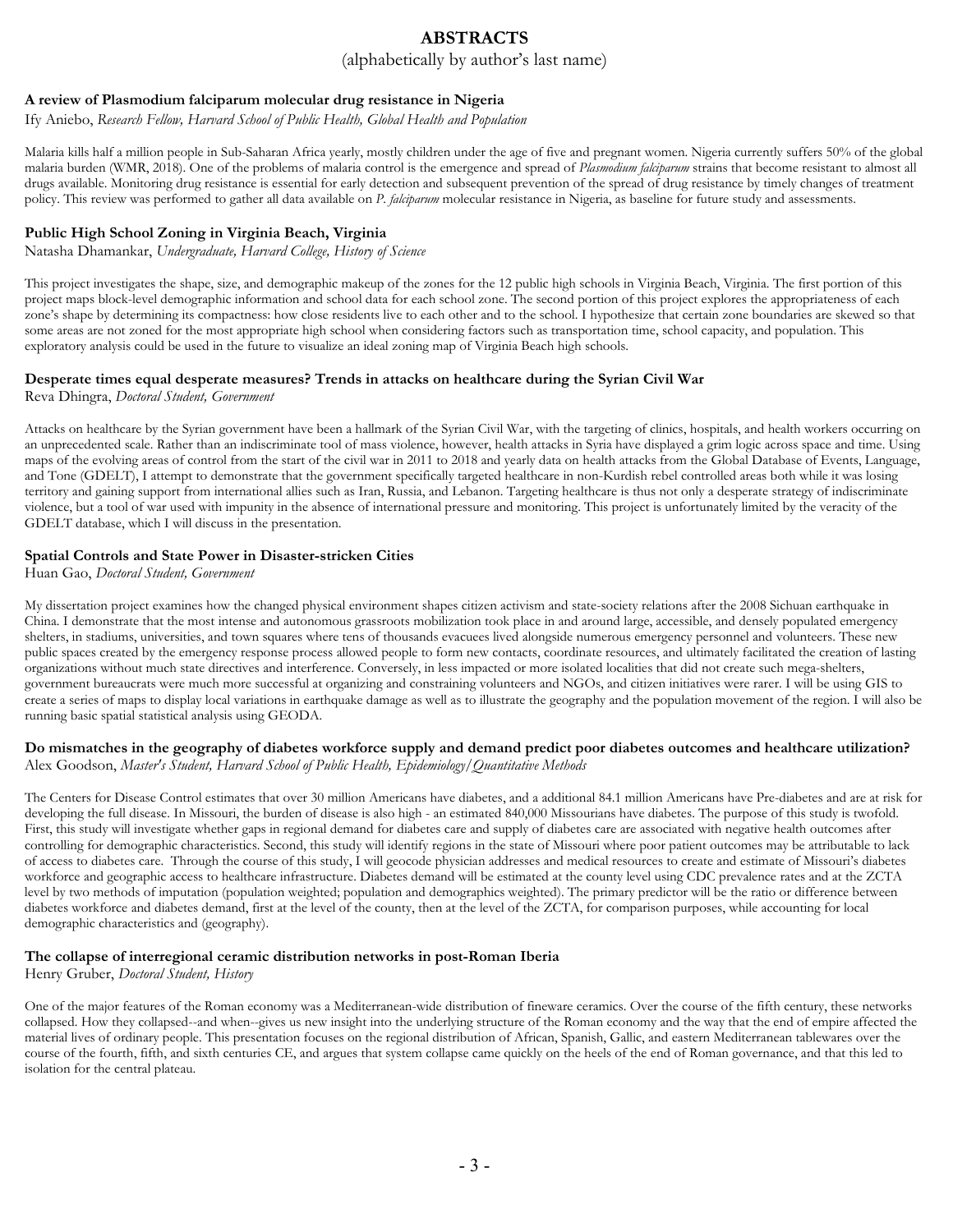### **Mapping political repression in 1950's China**

Jingkai He, *Doctoral Student, Government*

This project seeks to leverage an original dataset on the Chinese Communist Party' repression campaign in 1950 to explore the spatial pattern of the arrests and executions. The 1950 repression campaign was implemented just one year after the Communists won the revolution and established territorial control over many of the 400 districts in the dataset. This project will try to assess these state coercion and investigate whether provincial boundaries, length of preexisting CCP control, distance to major urban centers, and possibly local mountainous terrain (still trying to get elevation data) could help explain the variation of local state-initiated violence.

#### **Inequalities in Food Access: Suffolk County, MA**

So Yon Jun, *Master's Student, Harvard School of Public Health, Environmental Health*

This project examined food deserts in Suffolk County (Boston City), Ma at the census tract level in relation to demographic characteristics such as income level, race, health status, and access to transportation. Areas with the lowest access to fresh food did not necessarily correlate with areas with highest incidence of diabetes, obesity, and other indicators of poor health. Moreover, areas with the highest poverty rates and percentage of SNAP beneficiaries lacked access to supermarkets that accepted SNAP.

#### **A Consideration of Neighborhood Factors Associated with Independent Living for Senior Citizens in Boston**

Ethan Kahn, *Undergraduate, Harvard College, Statistics*

In this exploratory project, I investigate social and neighborhood characteristics associated with independence among adults in Boston 65-74 years old. I use the 2017 American Community Survey 5-year estimates for six measures of disability at the census-tract level. I consider how the prevalence of individual-level disabilities (e.g., mobility impairments, difficulties dressing) and social characteristics (e.g., insurance, poverty, and education) of seniors within a census tract relate to the portion of seniors with a high level of independence. I use GIS mapping to visualize patterns of disability and social resources across Boston. I built a model to predict the portions of seniors in a census tract that can live independently. Patterns in the modeling error indicate unobserved spatial confounders, which can be used in a future analysis. This project contributes to a better understanding of the social model of disability, which contends that disablement is due to a confluence of individual and social/environmental factors.

### **Network Formation of North American Beaver Damming Complexes**

Jordan Kennedy, *Doctoral Student, SEAS*

The purpose of this study to observe network formation of North American Beaver (L. *Castor Canadensis*) dams. Beavers display a uniquely broad range of constructive behaviors. In addition to the build of their dams, beaver further alter their environment through the excavation of canals and pond bottoms, construction of lodges and burrows, and felling of timber. A single colony of beaver can be responsible for the construction of up to 18 dams in a single network. As a result of such activities, beavers can create extensive and complex aquatic networks that can only be readily appreciated from a bird's eye vantage. In order to observe network development, a DJI Phantom Drone was used to image network formation as a function of time during the active building season of the beaver. The resulting maps are geo-referenced, annotated (marking dams, canals, trails, lodges, trails and vegetation caches), and analyzed (changes in area, length, branching, distance away from features)

#### **Ukraine's 2004 Presidential Election Results: Beyond an Ideological Polarization?**

Ivanna Kuz, *Master's Student, REECA, Davis Center*

Ukraine's initial November 2004 presidential elections, overshadowed by massive voter fraud, were followed by a reelection the following month. The results of the election between the two candidates relay a clear divide in ideology, with the western regions favoring the pro-EU candidate and the eastern regions, the pro-Russian candidate. For my GIS Institute project, I consider a few socioeconomic and demographic variables across Ukraine's regions to explore the correlation between these variables and the election results and test whether they will illustrate the results in a different light.

#### **Spatial distribution of "disease of despair" in the USA**

Yuning Liu, *Master's Student, Harvard School of Public Health, Global Health and Population*

Mortality from drug and alcohol poisoning and suicide (DAS), defined as disease of despair, has kept increasing since 1999 in the USA. Rising mortality led by DAS was large enough to offset mortality gains for children and the elderly, and led to a decline in overall life expectancy in 2015. However, the increasing mortality didn't distributed equally among US counties. This project aims to find the differences in DAS related mortality rates between U.S. counties. Significant differences in DAS mortality among countries were identified. There was significant spatial clustering (Moran's I=0.64) with above average mortality clusters in New England, central Appalachia, the Industrial Midwest, Oklahoma, northern California, and the Pacific Northwest. The county-level clusters of high-high spots in DAS mortality show similar patterns with clusters in low household earning and less than high school education attainment.

#### **Design with disturbance: Llaima volcano environmental and risk conditions.**

María de la Luz Lobos Martínez, *Master's Student, Harvard Graduate School of Design, Landscape Architecture*

The Chilean geography includes one of the fifth more active volcanic chains in the world. In the Araucania region, there is the Llaima volcano, the second more active of the country with 48 eruptions within the last century.

This project identifies the main characteristics of the Llaima volcano to recognize what is the best area to develop a landscape project able to slow down the fluxes on a future eruption besides promoting tourism in the site in the non-emergency periods.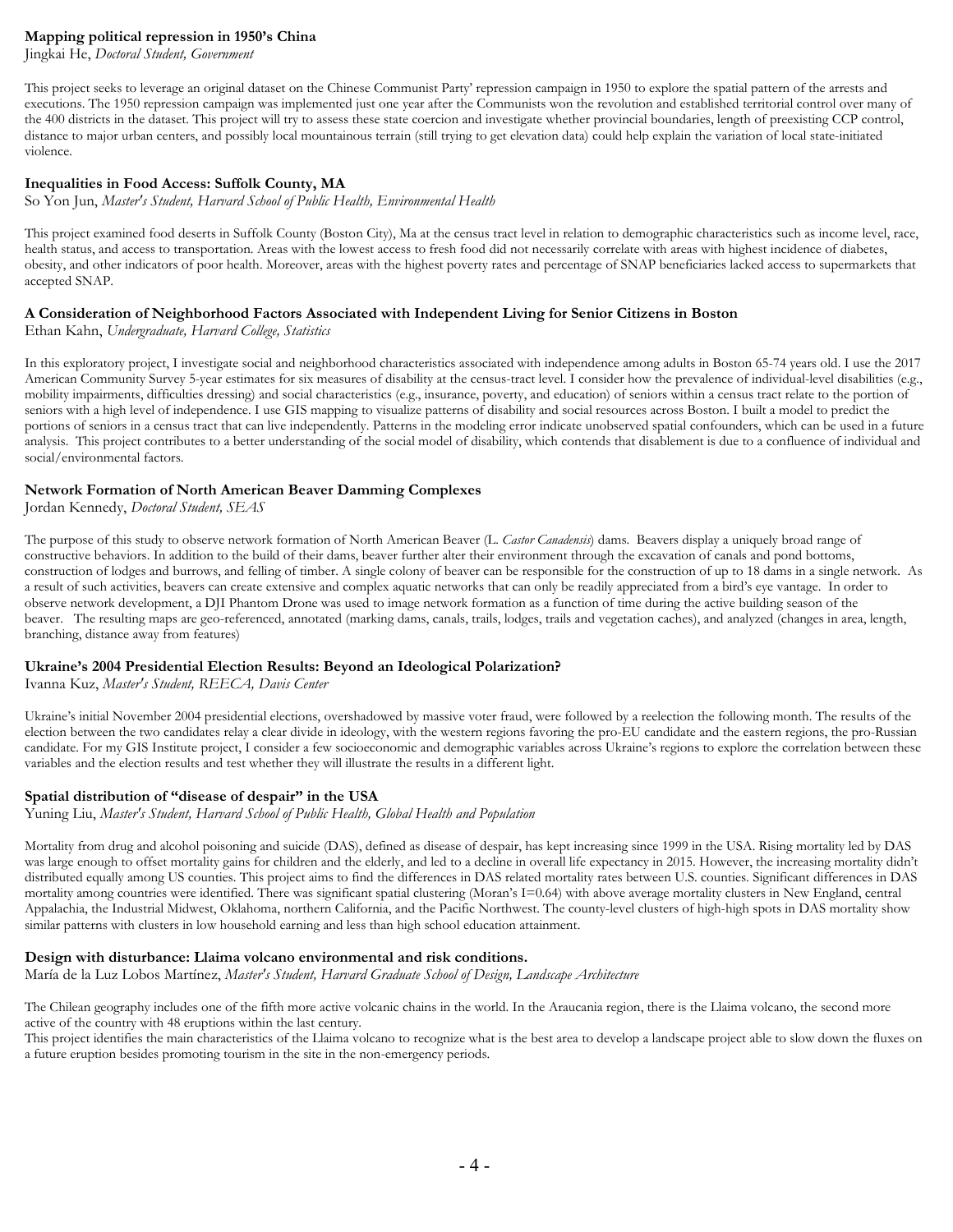### **Mapping The Ride: Paratransit Travel Patterns in the Boston Metro Region**

Katie Monroe, *Master's Student, Harvard Kennedy School*

For my project, I mapped 2017 trip data from The Ride, the MBTA's door-to-door, shared-ride paratransit service for people with disabilities. My first challenge was the best kind: too much data! After deciding to focus on a few weeks of trip data out of the year's worth I was given, I was able to use GIS to start asking spatial questions about the data: Are there census tracts where trips disproportionately originate, or end? Are there seasonal variations what types of trips people take? How can demographic census data layered with data from The Ride give us a better picture of who The Ride is serving? I hope to further develop this project as part of my master's thesis on the future impact of autonomous vehicles on mobility for people with disabilities in Boston.

#### **Geographic variation of prescription stimulant use**

Lauren Moran, *Faculty, Harvard Medical School, Department of Psychology*

In adolescents and young adults, prescription use is on the rise. There are two classes of stimulants: methylphenidate (e.g., Ritalin) and amphetamine (e.g., Adderall). Preferential use of amphetamine has been increasing over the past decade. This project will explore state-level trends in prescription amphetamine use and explore how prescriber type (family doctor, pediatrician and psychiatrist), educational funding and per capita psychiatrists in each state may influence prescription stimulant trends.

#### **Mapping our most vulnerable population: spatial analysis of a cohort of opioid-exposed infants in Boston**

Daria Murosko, *Pediatrics Resident Physician, Harvard Medical School, Department of Pediatrics*

We mapped the discharge address of 350 infants born at Boston Medical Center (BMC) who were exposed to opioids in utero, many of whom will require frequent follow-up at BMC. Preliminary analysis suggested that infants were likely to be discharged to communities with high poverty, low education attainment and high rates of opioid-related fatalities. Both Euclidean distance and network analysis were used to estimate travel time and distance back to BMC, as well as accessibility of public transportation.

### **Visualizing Health Insurance Provider Networks to Assess Geographic Access to Care**

Catherine Myong, *Research Assistant, Harvard Medical School, Department of Health Care Policy*

Several private insurance carriers in Massachusetts offer CommCare plans, or state-subsidized health insurance plans for low-income residents who do not qualify for Medicaid. Although MA has required CommCare plans to meet standards for adequate supply of doctors for their enrollees, enforcement has been lax, especially for specialty care. This project explored methods to visualize both the geographic supply and demand of cancer specialists in CommCare plans in an effort to better assess quality of provider network design.

## **Wine Inside the Black Line: A Cartographic Refutation of Terroir**

Zachary Nowak, *Faculty, History Department*

Terroir—a French word perhaps best translated as "the taste of place"—is the idea that location matters a lot for foods' flavor. According to the theory, differences in the various production factors of foods have an impact on our mouth's sensation. Those production factors include the underlying lithology, soil type, solar insolation, temperature, altitude, and available moisture of a certain place. The Chianti "region" (Chianti is not officially an administrative region in Italy) has been divided into seven sub-zones as well as an eighth interstitial zone. These vary wildly in altitude and soil type and other variables. I will build a map of Chianti that displays these variables. I will then aggregate them to display the combination of the variables, which I will call the "aggregate Chianti terroir value." I'll will perform a statistical test to assess if there are any clusters of variables.

### **Understanding barriers to accessing health care among the most deprived of the deprived – The case of the Batwa in Southwestern Uganda.**

#### Thierry Nyatanyi, *Master's Student, Harvard Medical School, Global Health and Social Medicine*

The health indicators for the Batwa indigenous population on maternal and child health were alarming at the turn of the century. The crude under five mortality rate was twice higher than that of the average Ugandan, estimated at 152 deaths per 1000 live births. In addition, the life expectance at birth neared 28 years, significantly lower than 54 years for non-indigenous communities living within the same geographic area. The goal of the study is explore barriers related to physical accessibility and financial affordability, key parameters for determining the standard of care – that meet the WHO principles of universal health coverage. This study intends to provide evidence that will be used to orient technical and policy decisions in view improving health outcomes in this population.

#### **Identifying spatial areas of concern to reduce neural tube defects in Bangladesh**

John Obrycki, *Research Fellow, Harvard Medical School, Neurology*

Infants born with neural tube defects may have debilitating lifelong conditions or, in some severe cases, may not survive more than a few days after being born. This project uses data from an ongoing project in Bangladesh that recruits cases (infants with a neural tube defect) and controls (infants without a neural tube defect) from the National Institute of Neurosciences and Hospital in Bangladesh. Spatial data collected from families includes the location of the tubewell the mother drank from when pregnant and their current address. This project explores questions about contaminants in water, distance from the hospital, dietary practices, and mother mobility during pregnancy. The goal of this analysis is to identify spatial areas where future interventions could help reduce neural tube defects.